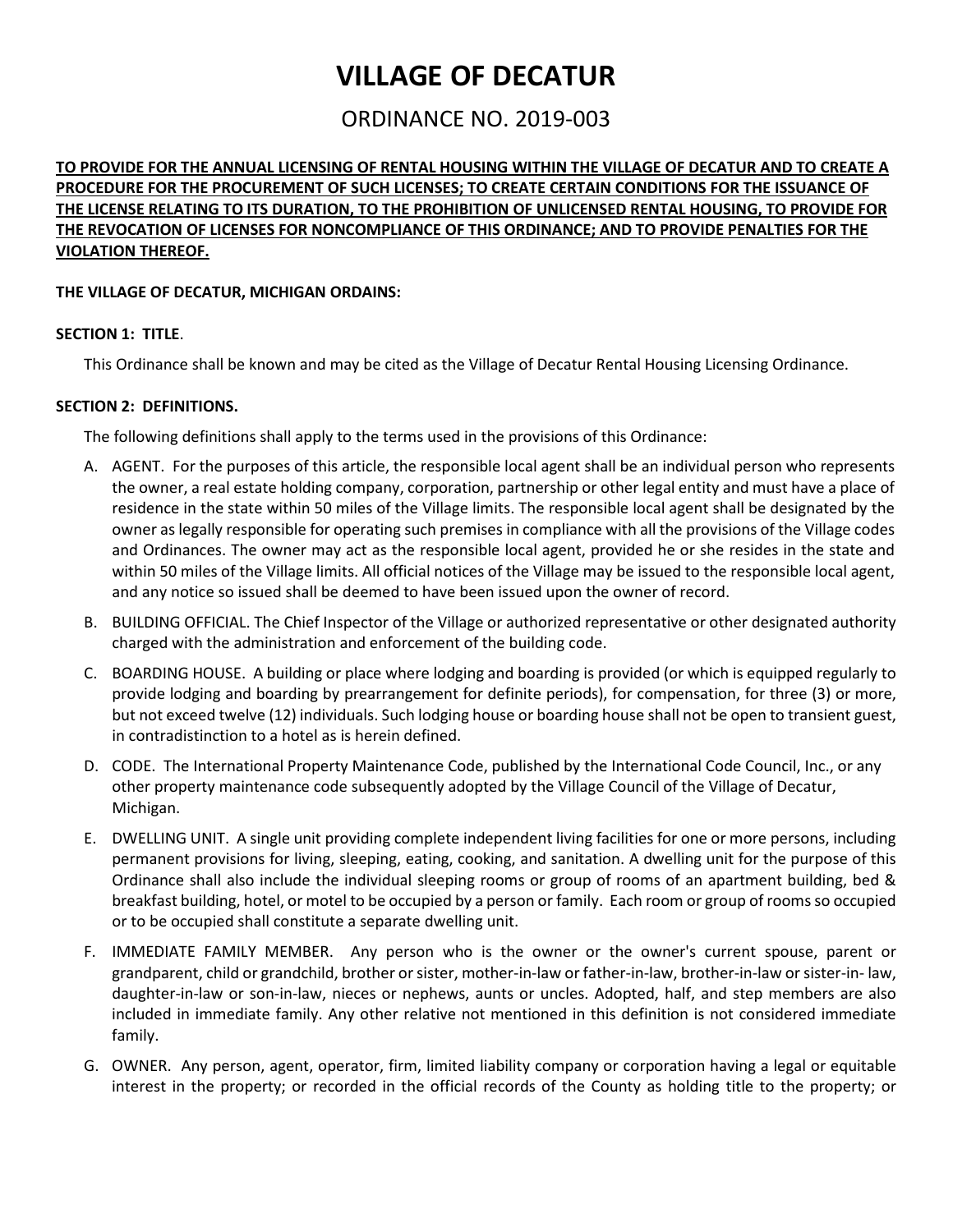otherwise having control of the property, including the guardian/conservator of the estate of any person, or the personal representative of the estate of a deceased individual.

- H. PARCEL. A separately described piece of land or a lot to which a property tax number applies.
- I. RENT. Includes let, lease, barter or any other arrangement whereby one person pays a consideration to another for the privilege of residing in a residential rental unit for any period.
- J. RESIDENTIAL RENTAL UNIT. All dwellings, dwelling units, or mobile homes which are leased or otherwise made available for rental purposes except:
	- 1. Hotels, motels, and bed-and-breakfast establishments.
	- 2. Dwelling units required to be occupied by an employee or agent of an owner as the condition of employment (i.e., parsonages).
	- 3. Any dwellings, dwelling units, or mobile homes which the State of Michigan has exclusive authority under State Law to inspect and regulate.
	- 4. The principal residence of the owner which is temporarily rented or occupied by persons other than the owner for not more than six (6) months of a calendar year.
	- 5. A dwelling house sold on a "land contract", if, within 30 days of its execution, (1) the land contract or memorandum of the land contract is filed with the Van Buren County Register of Deeds, and (2) a copy of the land contract or memorandum of land contract is provided to the Village.
	- 6. Any residential rental unit that is occupied by an immediate family member, without the owner occupying the residence, shall be registered with the Village of Decatur, indicating that an immediate family member is occupying the residence. Documentation shall be provided to the Village providing proof that the occupant is an immediate family member. Documentation shall consist of a copy of a recent photo identification of the occupant, along with a signed affidavit by both the occupant and owner that the occupant is an immediate family member. The occupant's name, date of birth, telephone number, and relationship to the owner shall be listed on the affidavit. A residence occupied by an immediate family member shall be exempt from the Rental License Process and Fee, provided that the residential rental unit is furnished for no rent.

#### **SECTION 3: PURPOSE.**

The purpose of this Ordinance is to protect, preserve and promote the public health, safety and general welfare of the residents of the Village of Decatur, Michigan, and inhabitants in residential rental units; and to encourage the maintenance of residential rental units by requiring the licensure and inspection of same to insure compliance of said residential rental units with any property maintenance or existing structures code in effect and adopted by the Village of Decatur, Michigan at the time of said inspection. This Ordinance is adopted pursuant to the authority provided in MCL 125.525 et seq.

#### **SECTION 4: LICENSE REQUIRED**.

- A. No person shall operate a residential rental unit containing one (1), two (2), or more dwelling units, multi-family dwellings, boarding house and other structures which are leased or ready for lease to the public unless that person first obtains a license as provided under the provisions of this Ordinance. The license issued under this Ordinance shall be effective through December  $31^{st}$  of the year in which it was issued.
- B. All owners and/or agents thereof shall license all residential rental units on forms provided by the Village of Decatur, Michigan, which registration shall include the following information:
	- 1. The address of the parcel of land upon which a residential rental unit is situated, and its property tax identification number.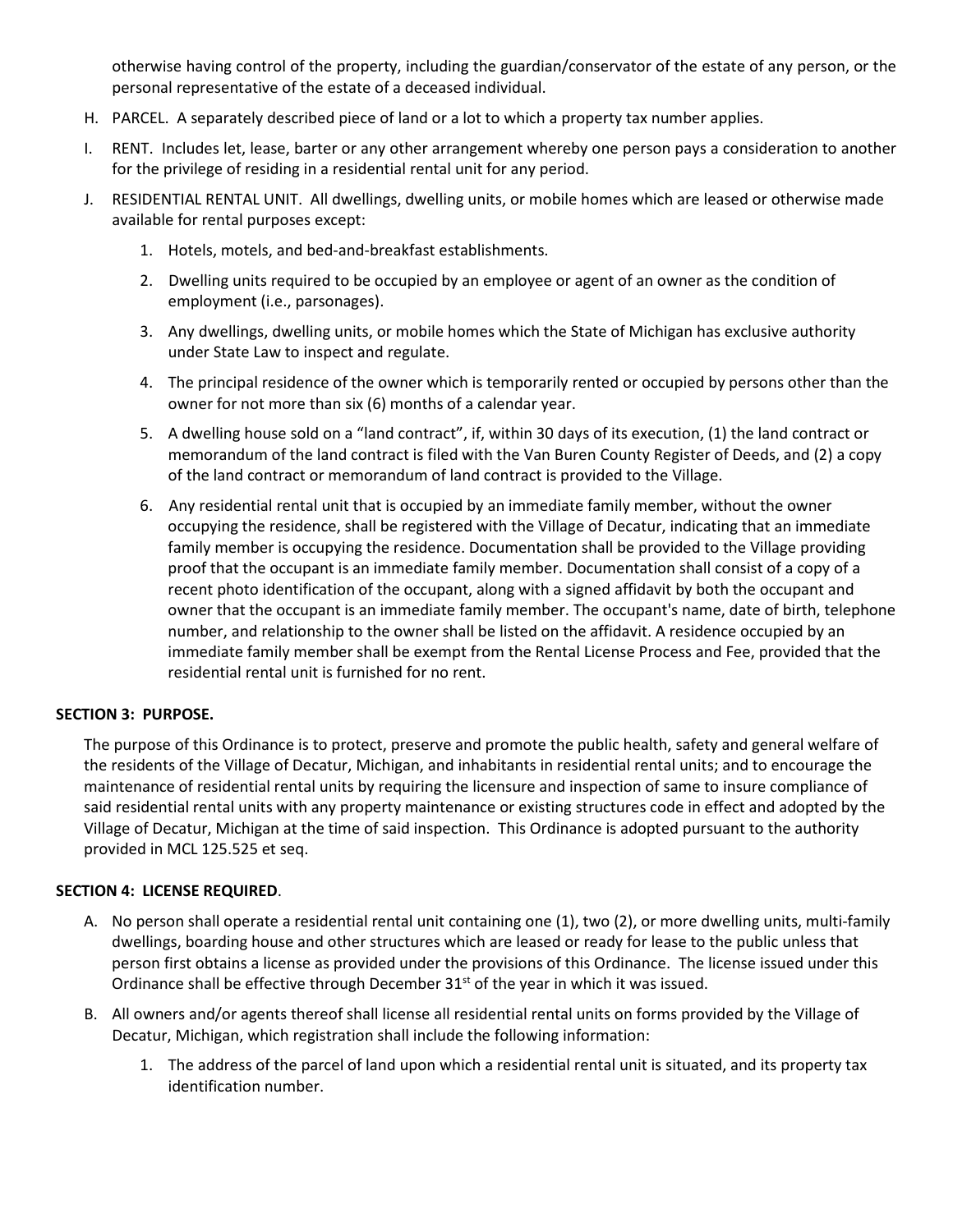- 2. The name, address and telephone number of the owner of such dwelling unit.
- 3. The name, address and telephone number of the local agent or manager charged with collecting rent and/or maintaining the residential rental unit.
- 4. The number and types of units within the rental property (dwelling units or sleeping rooms).
- 5. Name(s) of current tenant.
- D. Residential rental units required to be licensed pursuant to this Ordinance shall comply with the following:
	- 1. All owners and/or agents of existing residential rental units shall file the annual Rental Housing License Application by January  $15<sup>th</sup>$  of the effective year of the license.
	- 2. All newly constructed residential rental units shall be licensed prior to the issuance of the certificate of occupancy by the Village.
	- 3. A residential rental unit(s) which is sold, transferred, or conveyed shall be relicensed by the new owner within 30 days of the date of the deed, land contract, or other instrument of conveyance with the Village. All documents of conveyance, including land contracts, shall be recorded with the Van Buren County Register of Deeds Office and a copy of the same or a memorandum of land contract shall be provided to the Village.
	- 4. All existing nonrental dwellings which are converted to residential rental unitsshall be licensed, inspected, and certified prior to the date on which the property is first occupied for rental purposes.

#### **SECTION 5: COMPLIANCE WITH ORDINANCES**.

No license to operate a rental unit shall be issued unless the residential rental unit, complies with all the Ordinances and codes of the Village.

#### **SECTION 6: VIOLATIONS.**

Operation of a residential rental unit without a license as provided under this Ordinance shall be a violation of this Ordinance.

#### **SECTION 7: INSPECTIONS**.

Residential rental units shall be inspected to ensure compliance of said residential rental units with the International Property Maintenance Code, or any other property maintenance code subsequently adopted by the Village Council of the Village of Decatur, Michigan, or any rules, regulations, laws or housing codes of the State of Michigan. Where six (6) or fewer residential rental units exist upon any given parcel, same shall be inspected by the Building Official annually. Where more than six (6) residential rental units exist upon any given parcel a minimum of seven (7) dwelling units, plus ten percent (10%) of the dwelling units over six (6), shall be inspected by the Building Official every year. For regular scheduled inspections as hereinbefore provided, the Building Official shall give written notice of the date and time of said inspection to the owner or local agent, mailed by first class mail, on or before ten (10) days prior to said inspection date. In addition, said Building Official shall inspect residential rental units, upon reasonable notice as required in any property maintenance code adopted by the Village Council of the Village of Decatur, under any of the following circumstances:

- 1. Upon receipt of a written, executed, and dated complaint based upon the personal knowledge of an owner, occupant, or other individual, that the premises are in violation of this Ordinance.
- 2. Upon receipt of a written report or complaint, or a referral from the police department, or other public agencies or departments, indicating that the premises is in violation of this Ordinance.
- 3. If an exterior survey of the parcel gives the Building Official probable cause to believe that the residential rental units are in violation of this Ordinance.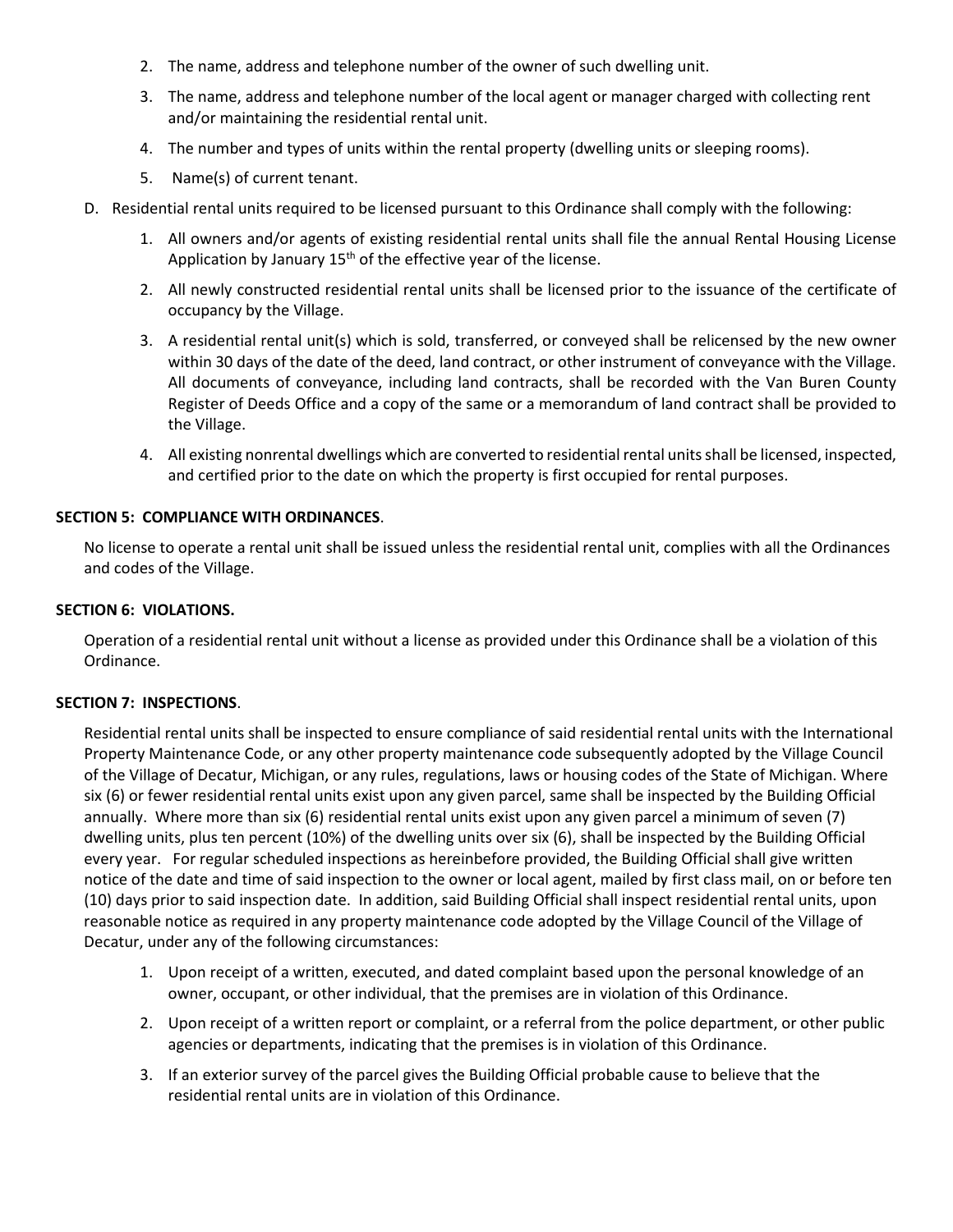4. Upon receipt of information by the Building Official that a residential rental unit is not registered with the Village of Decatur, Michigan as required by this Ordinance.

## **SECTION 8: ISSUANCE OF CERTIFICATE OF COMPLIANCE.**

After the initial inspection, if the residential rental unit is found to be in compliance with the rules, regulations, laws, and Ordinances of the Village of Decatur, Michigan, and/or the State of Michigan, the Building Official shall issue a Certificate of Compliance in the name of the owner.

## **SECTION 9: PROCEDURE WHERE INSPECTION DISCLOSES VIOLATION(S).**

- A. Where an inspection by the Building Official discloses a violation of the International Property Maintenance Code or any other property maintenance code adopted by the Village Council of the Village of Decatur, Michigan, or the rules, regulations and laws or housing codes of the State of Michigan, the Building Official shall issue all necessary notices as provided in said code(s) to insure compliance with said codes' requirements.
- B. A temporary Certificate of Compliance may be issued when any violation does not constitute a hazard to the health or safety of those who may occupy the premises. Said temporary Certificate of Compliance may be revoked by the Building Official if the owner or his agent fails to correct the noted violation(s).
- C. No residential rental unit shall be occupied unless a Certificate of Compliance has been issued by the Building Official.
- D. In the event the owner or his agent is in the process of evicting an occupant and/or tenant from a residential rental unit which is in violation of the aforesaid Ordinance and laws, then and in such an event, the owner thereof shall have a reasonable time to correct said violation after the eviction is completed, and said owner or his agent shall promptly notify the Building Official of the completion of said eviction.

#### **SECTION 9: FEES.**

Residential rental unit licensing rates and charges shall be as set by resolution of the Village Council from time to time. The owner shall be responsible for notifying the Village of any change of address of either the owner or the responsible local agent.

- A. In the event that an occupant of a residential rental unit or a private individual shall make a written complaint concerning a violation at a residential rental unit, the Village of Decatur, at its discretion, may require an inspection deposit in the amount of the anticipated inspection fee from said occupant or private individual. If the inspection, which was made as a result of said complaint, discloses no legitimate violation, then and in such an event the individual making such complaint shall be liable to the Village of Decatur for the aforesaid inspection fee, and said deposit shall be applied thereto, otherwise said deposit shall be refunded.
- B. The Village of Decatur shall not release any information regarding the name address, or telephone number of any person who makes a written complaint concerning a violation at a residential rental unit, except: (a) by consent of the complainant; (b) pursuant to the Freedom of Information Act; or (c) by Court Order.

#### **SECTION 10: REPEAL.**

Ordinance # 150, any amendments to Ordinance #150, and any Ordinance in conflict with the provisions of this Ordinance are hereby repealed.

#### **SECTION 11: SEVERABILITY.**

Sections of this Ordinance shall be deemed severable and should any Section, clause, or provision of this Ordinance be declared to be invalid, the same shall not affect the validity of the Ordinance as a whole or any part thereof other than the part so declared to be invalid.